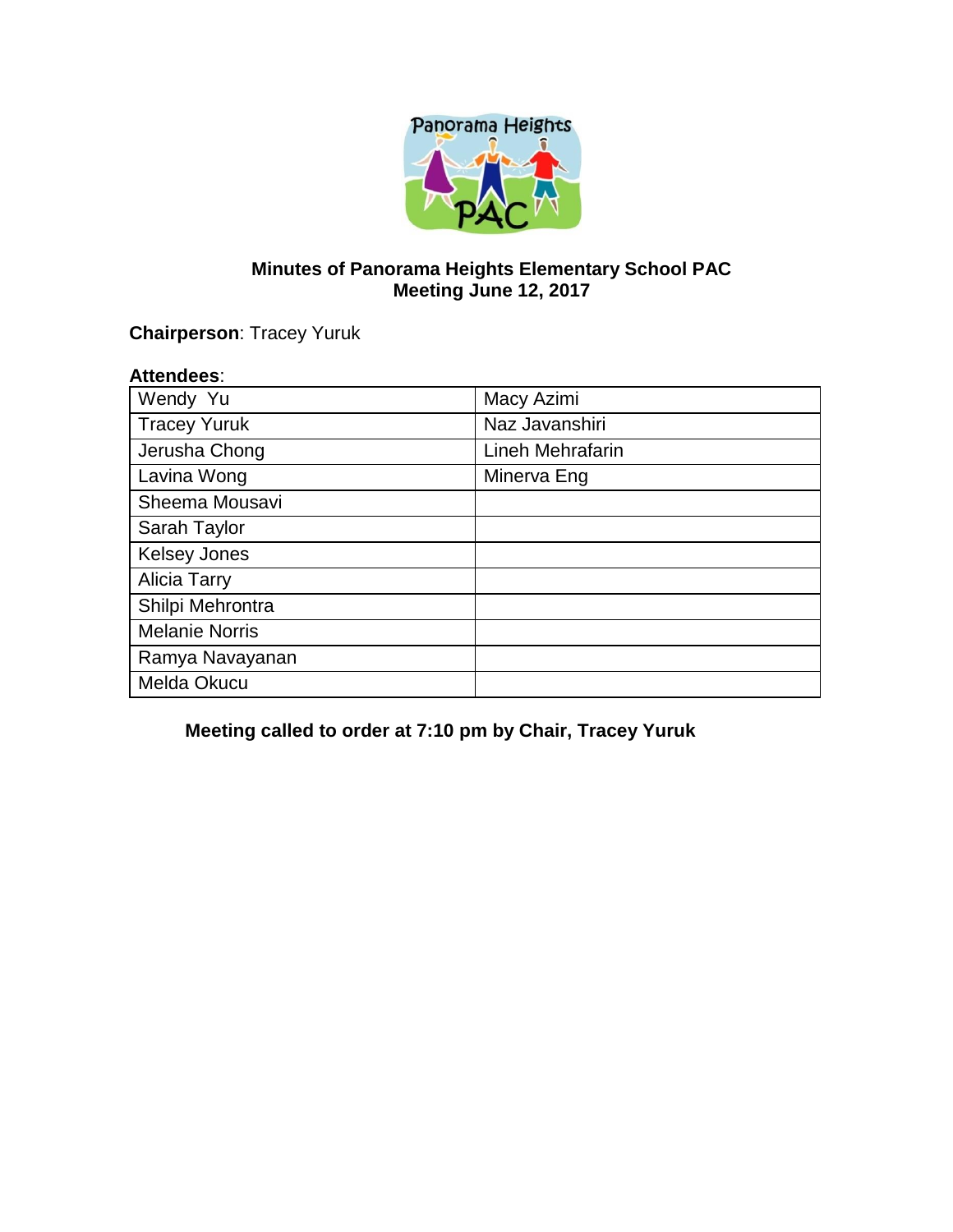### **Introductions and Housekeeping**

- Timekeeper designated Kelsey Jones
- All attendees introduced themselves to the group and briefly described their role within the PAC where applicable.
- Minutes reviewed: There were some positions that were missed and will be revised by Chair. **Motion** to approve minutes by Shilpi Mehrotra and seconded by Jerusha Chong. All in favor: **Approved**.

## **School Report** – **Principal Wendy Yu**

- Ms. Yu stated the teachers got together to plan an action for learning next year. They pulled their data together and came up with needs for learning. Areas to focus on are as follows: problem solving, organization, school preparedness, following routine swiftly, active and respectful listening, growth mindset, being part of a school community, less egocentric, ownership and responsibility, gratitude. These areas of learning were derived from the core competencies of creative and critical thinking, personal and social responsibilities and communication. Teachers proposed this action plan and have expressed the need to work on this as a community. The teachers dialed it down to twelve current needs for the school. "I Can" statements were put together after some discussion. The staff decided on where the emphasis would be placed. Popular choices were active listening, taking ownership of goals and behavior. The goal is to play cooperatively. This will be the goal this coming school year. This will be the focus alongside the current academic goals. Ms. Yu welcomed the PAC to provide their input as to which goals they would like to see this year.
- School Planner There are some changes to the planner. Early dismissal dates, school closures for holidays are now included in the planner on the first several pages. There is some changes around the wording in the area of conduct e.g. there is an addition to no discrimination against sexual orientation which was previously not there. Personal belongings such as fidget spinners are not permitted in school. This will be noted in the planner. There will be some exceptions such as students will be permitted to bring their own personal device to school. This is a pilot project next year. Parents shall be encouraged to go over the expectation of a good citizen at Panorama with their children.
- There will be a new report card template next year. There are four teachers piloting this in June. Ms. Ellis, Ms, Tung, Mme Tachereau and Mme Stewart.
- Student Learning Grant 1/3 went to the district learning team, one third went to the technology team and the last 1/3 came to the school. Some things were purchased such as classroom supplies, resources, storage furniture. Items such as games and sporting equipment were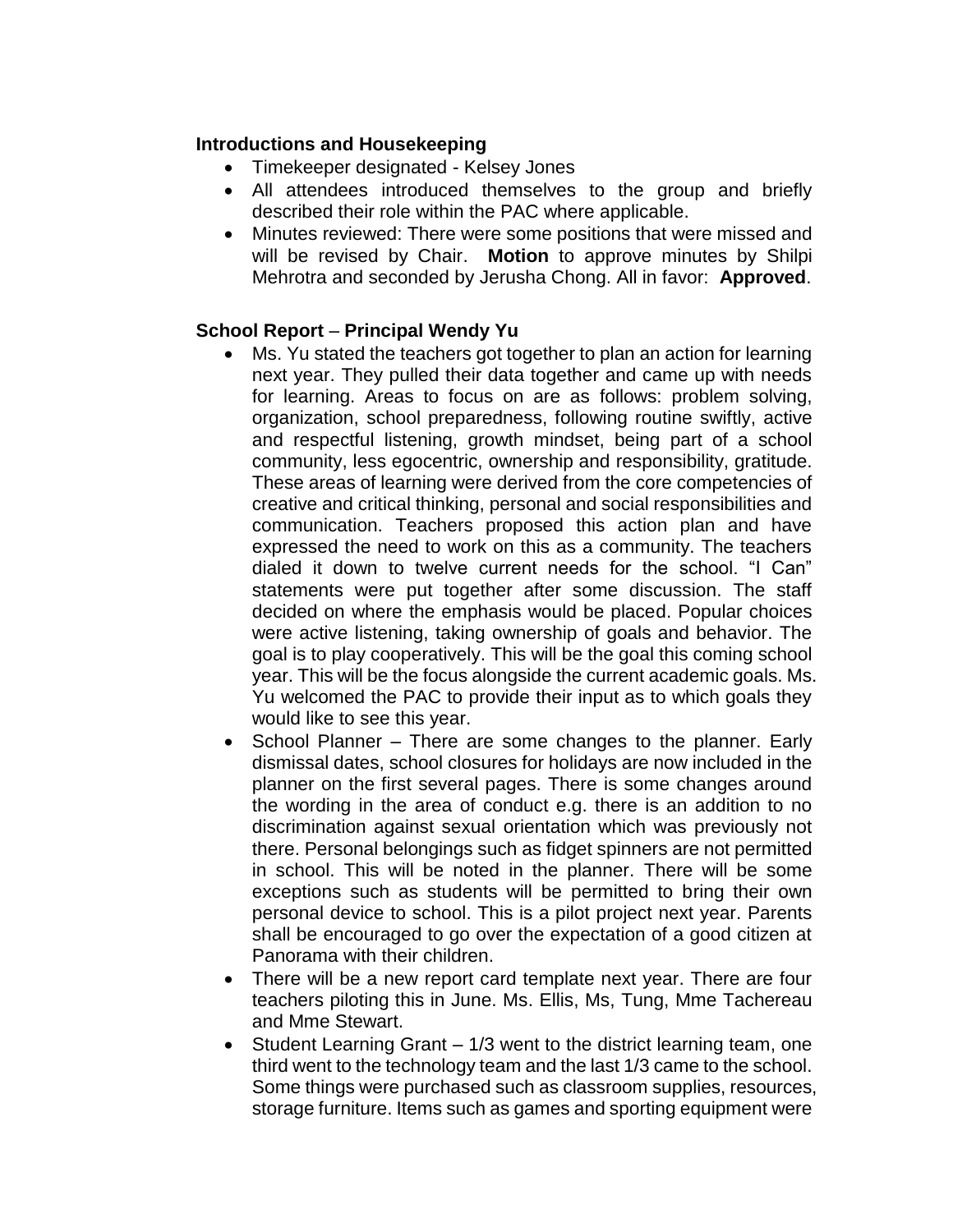purchased as well.

- From the technology fund that went to the district, the school was able to purchase 30 laptops and Ipads. The school was given more money and Panorama was able to purchase stability balls, wiggle chairs, coding resources and Aboriginal education material.
- Renovations at the school have been underway to convert the computer room to a classroom.
- This is the last week for dance and the performance was great. Ms. Yu thanked the PAC for their support by funding this.
- Ms. Yu thanked all PAC members for attending the meetings and volunteering their time to fundraise and provide experiences and education for the students.

#### **Chair Report - Tracey Yuruk**

- Tracey presented to PAC some of the gifts that have been put together for Mrs. Allen, Mme Karsenti and Mr. Brovold. Each of them will receive a basket filled with gifts from PAC bought on behalf of all parents. Tracey also shared with the group that a few parents would like to use the opportunity to include additional gifts they had purchased separately.
- Raymond Chung has volunteered his time to review the PAC's accounts. Tracey asked PAC if they were agreeable to purchasing a gift card as a goodwill gesture for his time and expertise. All were in favor.
- Tracey thanked the PAC for their support, commitment and volunteering this year. She thanked the committee members for their hard work and making this year a success. She went over duties and responsibilities of each position. Most of the positions were filled and we are still looking to fill some more positions.

Chairperson - Sarah Taylor Vice – Chairperson – Kelsey Jones Treasurer – Melda Okucu Secretary – Kelsey Jones assisting till position is filled Webmaster – Macy DPAC – Tracey Yuruk assisting till position is filled Fundraising – Health & Safety – Melda Okucu Grade 5 Grad – Alicia Tarry, Leah **McGeachie** Parent Education - Ramya Navayanan SEP- Melanie Norris Clothing Drive-Treat Day- Mini Wo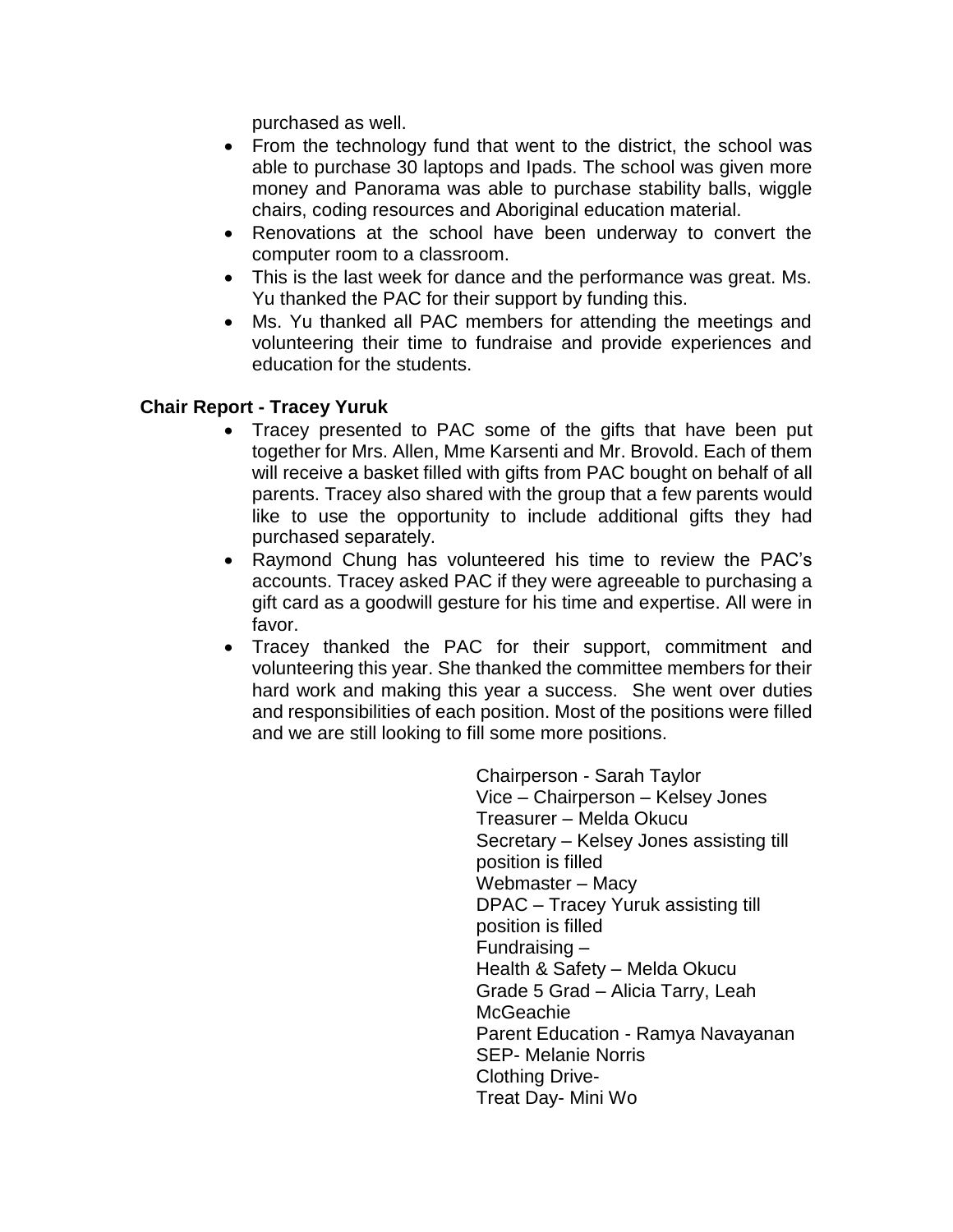### **Treasurer's Report – Melda Okucu**

- This was quite a good month from a revenue point of view. There is \$3839 in the General Account, donation from Cobs Breads, \$4552 from PayPal payments, \$3327.15 from the Silent Auction at the school fair. We also made \$1500 from the hot lunch and the next Hot Lunch we should be making \$1400 more. There was an income of \$932 from Movie Night. However, the expenses are not yet in. With respect to the Spring Fair, two more payments were received with an income of \$200. After Pay Pal fees there was an additional revenue of \$408 from Parent Education. As of June 8, we received \$560 for Hot Lunch. On the gaming side, the biggest payment was student education. We budgeted for \$1050 and we paid \$1444.
- Melda went to the bank last week as the statements were wrong. On record there are two general accounts. Melda explained we need a General Account and a Gaming Account. She advised she would be following up with the bank on this.

#### **Old Business:**

.

- White Hatter Lavina: Both parents and student sessions were very informative. Some comments that came back suggested that it was better received than Jessie Miller for those that have attended both sessions. Valuable tools were provided for parents. The feedback was favorable from parents and students and it was recommended to bring this to the school next year. We had a good attendance of about 35 to 40 parents. We had a large group of Grade 4 and 5s. The White Hatter kindly opted to waive an extra charge of \$300 for splitting the sessions (to limit the number of students per session) as we were in a time constraint and had already received approval from PAC for the amount discussed. They wanted to make sure that the message was communicated to the students and a large audience may have taken away from what the White Hatter wanted to get across to the students.
- Thank you to the PAC and parents for supporting this educational piece at Panorama.
- Spring Fair Jerusha Chong: Revenue decreased from the previous year. 300 less tickets were sold in comparison to last year. The weather may have been a factor. There were a lot of smiles and the students were having fun. The tacos were very popular.
- Spirit Day Tracey: The staff had a great time. The teachers were happy and the kids were happy too. The tug of war was most enjoyable. This was separated from the Terry Fox Run this year.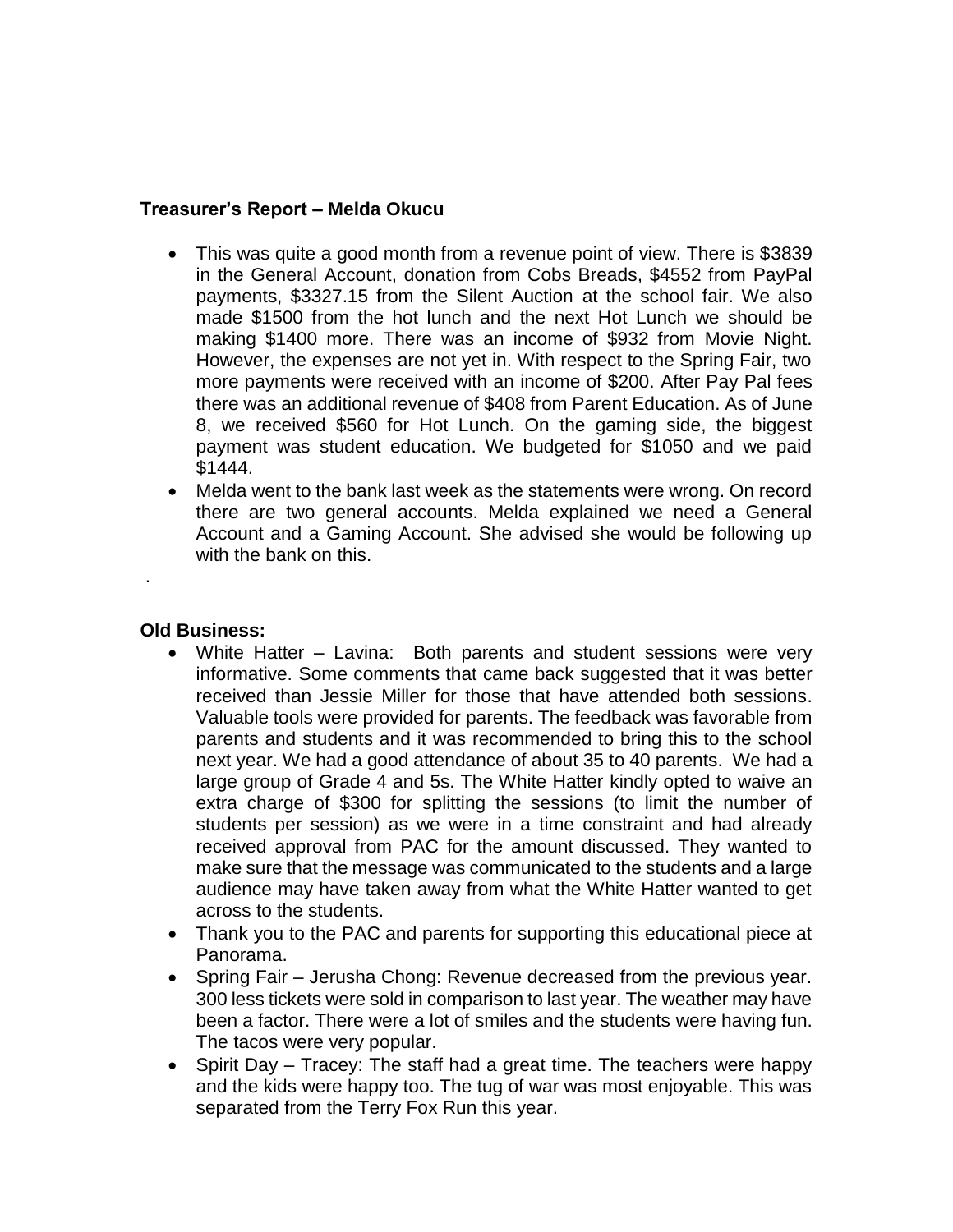### **New Business:**

- PAC positions: Tracey Yuruk some positions will need to be filled. Any one interested in taking on a position on PAC and volunteering, please let Tracey know.
- Treasurer: Melda Okucu Shall be away as of June 19 and returning mid September. As such, Jerusha, Tracey and Alicia shall be stepping up to complete the year-end finances. Melda is close to competing the report that is required to be completed within three months of the end of the school year. The only thing that needs to be completed is the Gaming report.

## **Committee Reports**

- **DPAC**: Nothing to report
- **SPC**: This has been removed from our by By-laws. The position will not be filled next year.
- **SEP**: Melanie nothing to report
- **Fundraising**:

**Treat Day:** Kelsey Jones – Treat day will take place on the last day of the month. The treats will be handed out before recess. Minnie Wu shall be taking over Treat Day next year. She would like to start this on the last Wednesday of each month. Treat Day is to start in October. She is suggesting to skip Treat Day in December, March and June due to holidays. The recommendation was to charge \$15 per month.

- **Movie Night:** Tracey Yuruk Leah shall continue with this next year.
- **Hot Lunch:** Lineh Lineh is stepping down from this role that she has kindly undertaken for the past two years. She has offered to assist anyone who is interested in taking this role by walking him or her through the process. The most popular hot lunch was pizza. Montana's came close. Subway was the least popular. The quality was subpar and the service was disappointing. Should this position not be filled, it was recommended that a note be sent to parents that there will be no Hot Lunch.
- **Clothing Drive**: Sheema Mousavi Ting Ting advised she will be getting a cheque next week
- **Parent Education:** Alicia & Lavina It was a good year with Saleema Noon and the White Hatter at the school. Sarah Fong, parent, arranged a drug talk through the Coquitlam RCMP for the Grade 4/5 students. This was at no cost to the parents or PAC. The PAC was able to provide some important education to students and parents from subject matter experts. We look forward to this continuing next year.
- **Walking School Bus** : Tracey Yuruk This event was to take place two days after the PAC meeting. However, there is no one who has come forth to assume this role the next scholastic year.
- **Athletic Club**: Nothing to report
- **Traffic** : nothing to report